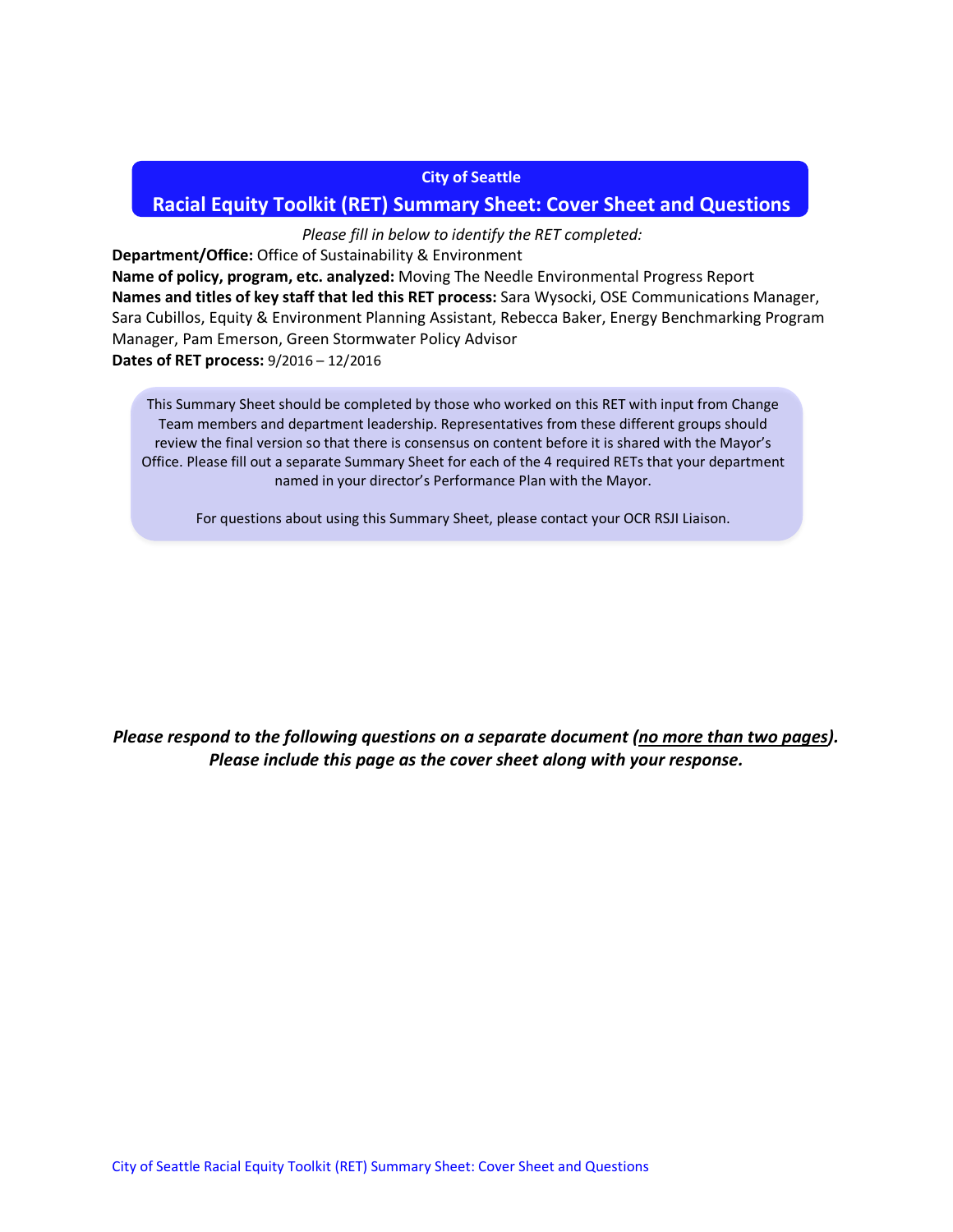#### **1. List the racial equity outcome(s) that you set in Step 1 of the RET process.** *(Max 300 characters)*

- 1. Seattle ensures clean, healthy, resilient, and safe environments in the places where communities of color, immigrants, refugees, people with low-incomes, youth and limited-English proficient individuals live, learn, work, and play.
- 2. The environmental movement is led by and centered on the stories and experiences of communities of color, immigrants, refugees, people with low incomes, youth and limited English proficiency individuals. Environmental programs invest directly in these communities.
- 3. Communities of color, immigrants and refugees, people with low-incomes, youth and limited-English proficiency individuals have equitable access, accountability, and decision-making power in environmental policies, programs, and services.

# **2. Which stakeholders (groups and/or key individuals) did you engage in this RET? In what ways did you engage them?** *(Max 600 characters)*

We used qualitative data and direct community report back/feedback information that had already been collected via the process used to develop the Equity and Environment Agenda to inform the addition of new environmental performance metrics – metrics that will help us understand how Seattle's environmental progress is/is not centered on the experiences and priorities of people of color, people with low-incomes, linguistically isolated households, and Seattle's foreign-born population.

We also used the specific feedback provided about the 2012 MTN report and community-generated information such as the report developed by Puget Sound Sage and Got Green - Our People, Our Planet, [Our Power.](http://gotgreenseattle.org/wp-content/uploads/2016/03/OurPeopleOurPlanetOurPower_GotGreen_Sage_Final1.pdf)

Additional face-to-face outreach and engagement for this version of MTN has primarily focused on internal city staff at this point.

**3. Please describe up to five key benefits and/or burdens for people of color of this policy, program, project, or other decision, which the RET process helped you to identify or confirm.** *(Max 300 characters each)*

Benefits:

- Better information about environmental justice in their community
- Another tool to help people of color advocate for change
- City department staff and managers more focused on (and accountable for) communityidentified environmental priorities

Burdens:

• The report may highlight a need for additional data collection by/within communities of color (to better characterize community priorities and experiences), and that work may not be sufficiently resourced.